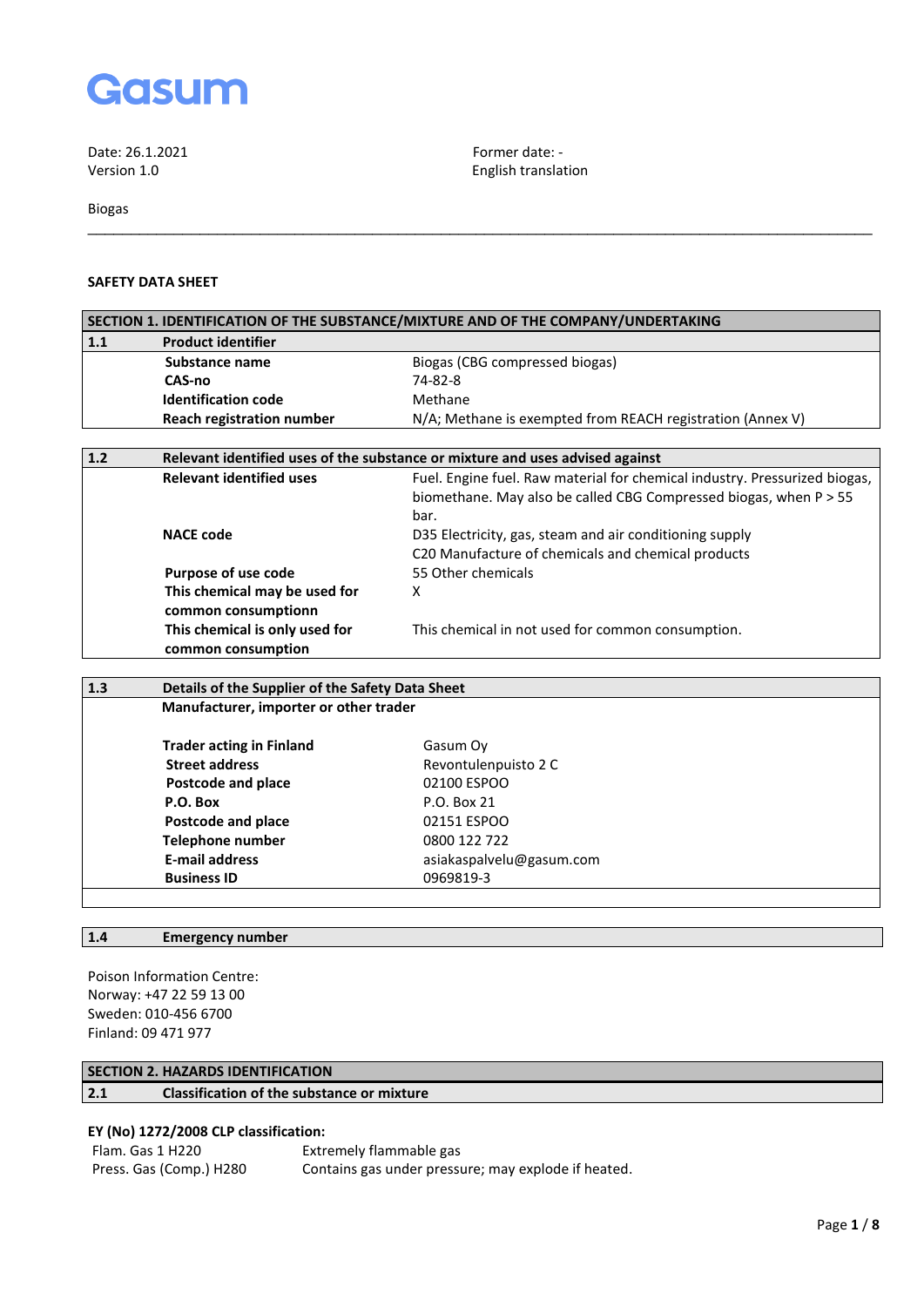

Biogas

English translation

\_\_\_\_\_\_\_\_\_\_\_\_\_\_\_\_\_\_\_\_\_\_\_\_\_\_\_\_\_\_\_\_\_\_\_\_\_\_\_\_\_\_\_\_\_\_\_\_\_\_\_\_\_\_\_\_\_\_\_\_\_\_\_\_\_\_\_\_\_\_\_\_\_\_\_\_\_\_\_\_\_\_\_\_\_\_\_\_\_\_\_

| 2.2<br><b>Label elements</b>             |                                                                        |
|------------------------------------------|------------------------------------------------------------------------|
| Hazard pictograms:                       |                                                                        |
|                                          |                                                                        |
| GHS02, GHS04<br>Signal word: Danger      |                                                                        |
| <b>Hazard statements:</b>                |                                                                        |
| Flam. Gas 1 H220                         | Extremely flammable gas                                                |
| Press. Gas (Comp.) H280                  | Contains gas under pressure; may explode if heated.                    |
| <b>Precautionary statements:</b>         |                                                                        |
| <b>Precaution</b>                        |                                                                        |
| P210                                     | Keep away from heat/sparks/open flames/hot surfaces. - No<br>smoking.  |
| <b>Response precautionary statement:</b> |                                                                        |
| P377                                     | Leaking gas fire: Do not extinguish unless leak can be stopped safely. |
| P381                                     | Eliminate all ignition sources if safe to do so.                       |
| Storage:                                 |                                                                        |
| P403                                     | Store in a well-ventilated place.                                      |
| $P410 + P403$                            | Protect from sunlight. Store in a well-ventilated place.               |
| $\sim$ $\sim$                            |                                                                        |

**2.3 Other hazards**

Contains at least 85 mol-% of methane. Biogas may be odorized.

Safety hazards: Methane is lighter than air and together with air forms a flammable/explosive mixture of air and gas.

Health hazards: In high concentrations, the inhalation of methane may cause drowsiness and possibly headache, nausea or dizziness. High concentrations of gas can displace oxygen in the air. This results in a lack of oxygen, which may cause suffocation if prolonged. If it evaporates quickly, pressurized natural gas may cause freezing injuries. PBT/vPvB- properties has not been defined.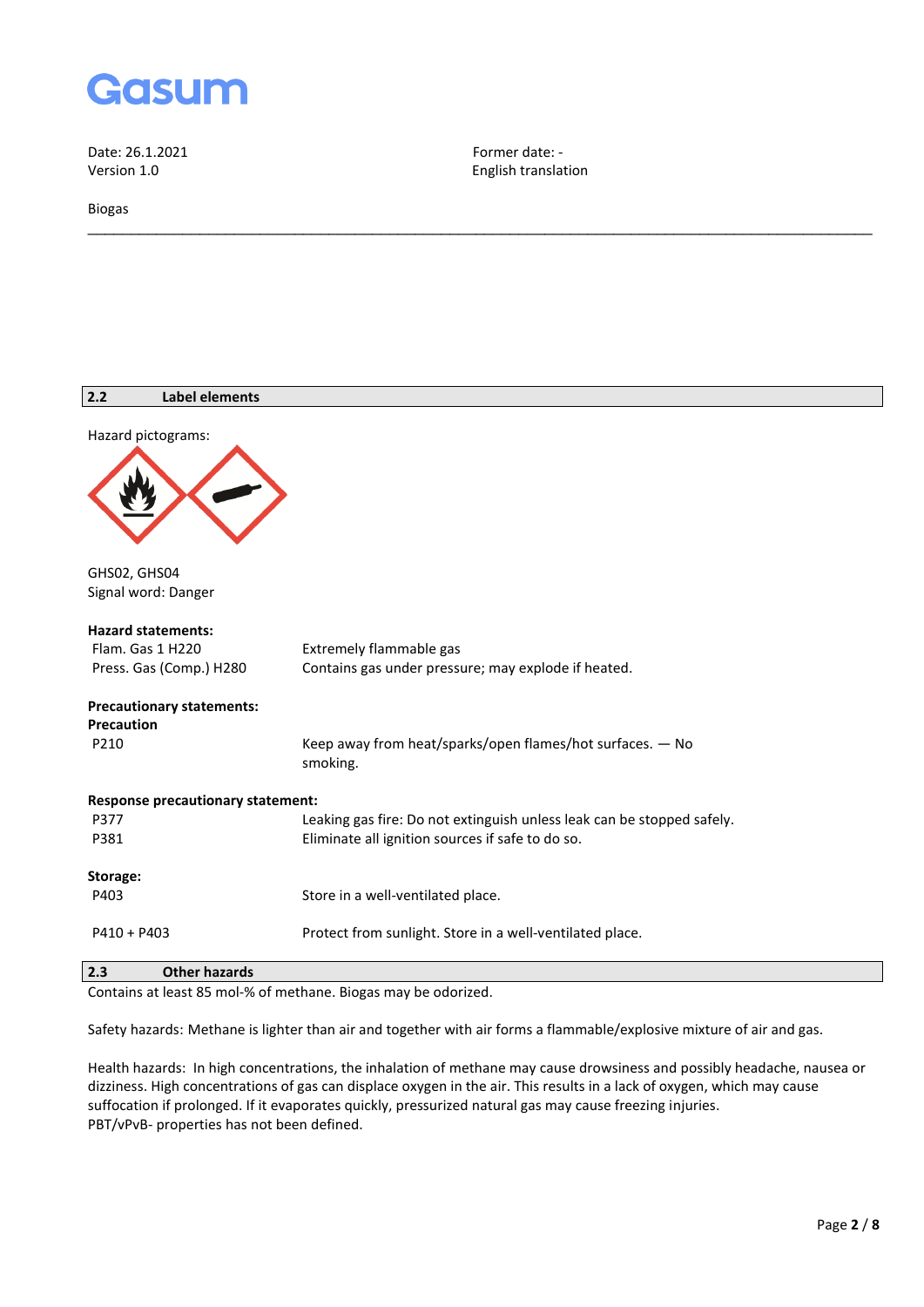

Date: 26.1.2021 **Former date:** -

Version 1.0 English translation

Biogas

| <b>SECTION 3. COMPOSITION/INFORMATION ON INGREDIENTS</b> |                                |            |  |
|----------------------------------------------------------|--------------------------------|------------|--|
| 3.1<br><b>Substances</b>                                 |                                |            |  |
| Substance name                                           | CAS-, EY- numeber and Reg. No. | Content    |  |
| Methane                                                  | 74-82-8                        | c. $100\%$ |  |
|                                                          |                                |            |  |

\_\_\_\_\_\_\_\_\_\_\_\_\_\_\_\_\_\_\_\_\_\_\_\_\_\_\_\_\_\_\_\_\_\_\_\_\_\_\_\_\_\_\_\_\_\_\_\_\_\_\_\_\_\_\_\_\_\_\_\_\_\_\_\_\_\_\_\_\_\_\_\_\_\_\_\_\_\_\_\_\_\_\_\_\_\_\_\_\_\_\_

| 3.2<br><b>Mixture</b>  |                                    |              |              |                        |
|------------------------|------------------------------------|--------------|--------------|------------------------|
| Substance name         | CAS-, EY- numeber   REACH-reg. No. |              | Content (%)  | <b>Classification</b>  |
|                        | and Reg. No.                       |              |              |                        |
| Not applied; Substance | Not applied;                       | Not applied; | Not applied; | Not applied; Substance |
|                        | Substance                          | Substance    | Substance    |                        |

#### **SECTION 4. FIRST AID MEASURES**

### **4.1 Description of first aid measures**

#### **Inhalation:**

A person who has inhaled gas shall be moved to fresh air, kept warm and at rest. Give oxygen or mouth-to-mouth ventilation, if necessary. If the exposure has been remarkable, seek medical attention.

#### **Swallowed:**

The substance is a gas and swallowing it is not a likely way to be exposed.

#### **Skin contact:**

Warm up the skin immediately by flushing with plenty of water. If the exposure has been remarkable, seek medical attention. **Eye contact:**

Flush immediately with plenty of water for at least 15 minutes. Keep flushing until the patient gets medical attention (an eye specialist is preferred).

#### **4.2 Most important symptoms and effects, both acute and delayed**

In high concentrations, breathing of methane may cause drowsiness, possibly headache, nausea or dizziness. High concentrations of gas can displace oxygen in the air. This results in a lack of oxygen, which may cause suffocation, if prolonged.

### **4.3 Indication of any immediate medical attention and special treatment needed**

Medical measures according to symptoms. Give oxygen or mouth-to-mouth ventilation, if necessary.

#### **SECTION 5. FIREFIGHTING MEASURES**

#### **5.1 Extinguishing media**

Leave fire-fighting measures to professional fire-fighters. Call the common emergency number 112. Turn off the check valve(s) on the natural gas pipe that leads to the leakage if safe to do so.

### **5.2 Special hazards arising from the substance or mixture**

Together with air, metan forms a flammable/explosive mixture. It poses the danger of explosion when the gas accumulates in closed spaces. There is the danger of explosion when the pressure rises if the gas pipework increases in heat due to fire.

# **5.3 Advice for firefighters**

Protective equipment: complete protective clothing and self-contained breathing apparatus.

Stop access to leakage by turning off the check valve(s) on the natural gas pipe that leads to the leakage if safe to do so. If this valve cannot be turned off and the fire does not pose a danger to the surroundings, let the fire burn out on its own. Use water spray from a safe distance to cool nearby gas pipework and devices.

### **SECTION 6. ACCIDENTAL RELEASE MEASURES**

#### **6.1 Personal precautions, protective equipment and emergency procedures**

If possible, turn off the check valve(s) on the gas pipe that leads to the leakage.

Eliminate the danger of fire and explosion by isolating the area from ignition sources (e.g. heat, sparks, open fire, hot surfaces) and by inhibiting the accumulation of gas in closed spaces.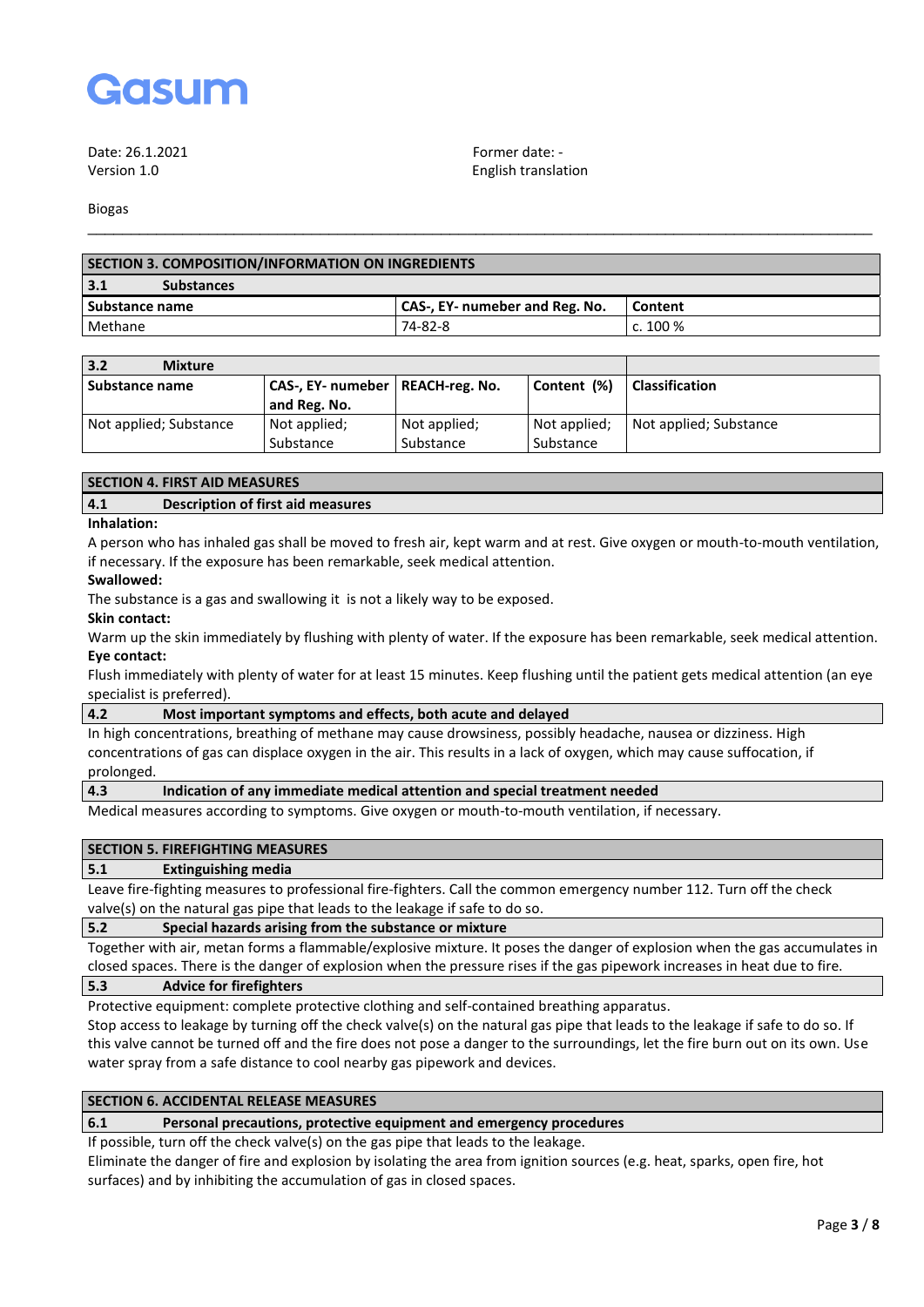

Date: 26.1.2021 **Former date:** -

Version 1.0 English translation

Biogas

Evacuate people from the dangerous area to a spot above wind. It may be possible to control the evaporation of the gas with water sprays, if necessary. Monitor the dangerous area with gas detectors.

\_\_\_\_\_\_\_\_\_\_\_\_\_\_\_\_\_\_\_\_\_\_\_\_\_\_\_\_\_\_\_\_\_\_\_\_\_\_\_\_\_\_\_\_\_\_\_\_\_\_\_\_\_\_\_\_\_\_\_\_\_\_\_\_\_\_\_\_\_\_\_\_\_\_\_\_\_\_\_\_\_\_\_\_\_\_\_\_\_\_\_

In case of an accident, a notice shall immediately be given to the emergency centre: general emergency number 112. Suitable protective equipment must be worn during all measures.

| 6.2<br><b>Environmental precautions</b> |  |
|-----------------------------------------|--|
|-----------------------------------------|--|

No particular safety measures

### **6.3 Methods and material for containment and clean-up**

Controlled evaporation or incineration. The danger posed by fire and explosion as well as health risk should be observed. The space needs to be ventilated well.

### **6.4 Reference to other sections**

Mentioned in section 7, 8.

# **SECTION 7. HANDLING AND STORAGE**

### **7.1 Precautions for safe handling**

Protect from heat, sunlight, hot surfaces, sparks, open fire and other igniton sources. No smoking. Keep isolated from ignition sources. Use protective measures (e.g. ground connections) to inhibit sparking due to induced electricity. Make sure the room is sufficiently ventilated when handling the product. Make sure there are no leakages due to open valves or leaking junctions.

#### **7.2 Conditions for safe storage, including incompatibilities**

Use special containers or pipework suitable for extremely flammable gases (natural gas). Protect from heat, sunlight, hot surfaces, sparks, open fire and other igniton sources. No smoking. Keep isolated from ignition sources. No smoking. Keep isolated from ignition sources. Use protective measures (e.g. ground connections) to inhibit sparking due to induced electricity. Adequate ventilation should be provided. Before conducting any cleaning, inspection or other service and maintenance procedures, make sure this is safe.

**7.3 Specific end use(s)**

No specific end use.

### **SECTION 8. EXPOSURE CONTROLS/PERSONAL PROTECTION**

## **8.1 Control parameters**

### **HTP-values**

No value determined (CAS 8006-14-2) according to decree 1214/2016 by Ministry of Social affairs and Healt **Other limit values** N/D **DNEL-values**

N/D **PNEC-values**

N/D

# **8.2 Exposure controls**

# **Appropriate engineering controls**

Make sure the room is sufficiently ventilated when handling the product. Specific instructions need to be followed when cleaning the containers and pipework (risk of displacement of oxygen). Choose control measures on the basis of risk assessment with consideration also given to the local conditions.

#### **Eye/face protection**

If necessary, a face shield and safety goggles that fit tightly.

#### **Skin protection**

No specific need. If necessary, use anti-static and fire retardant clothing.

# **Hand protection**

Use cold-resistant gloves when handling a liquefied product.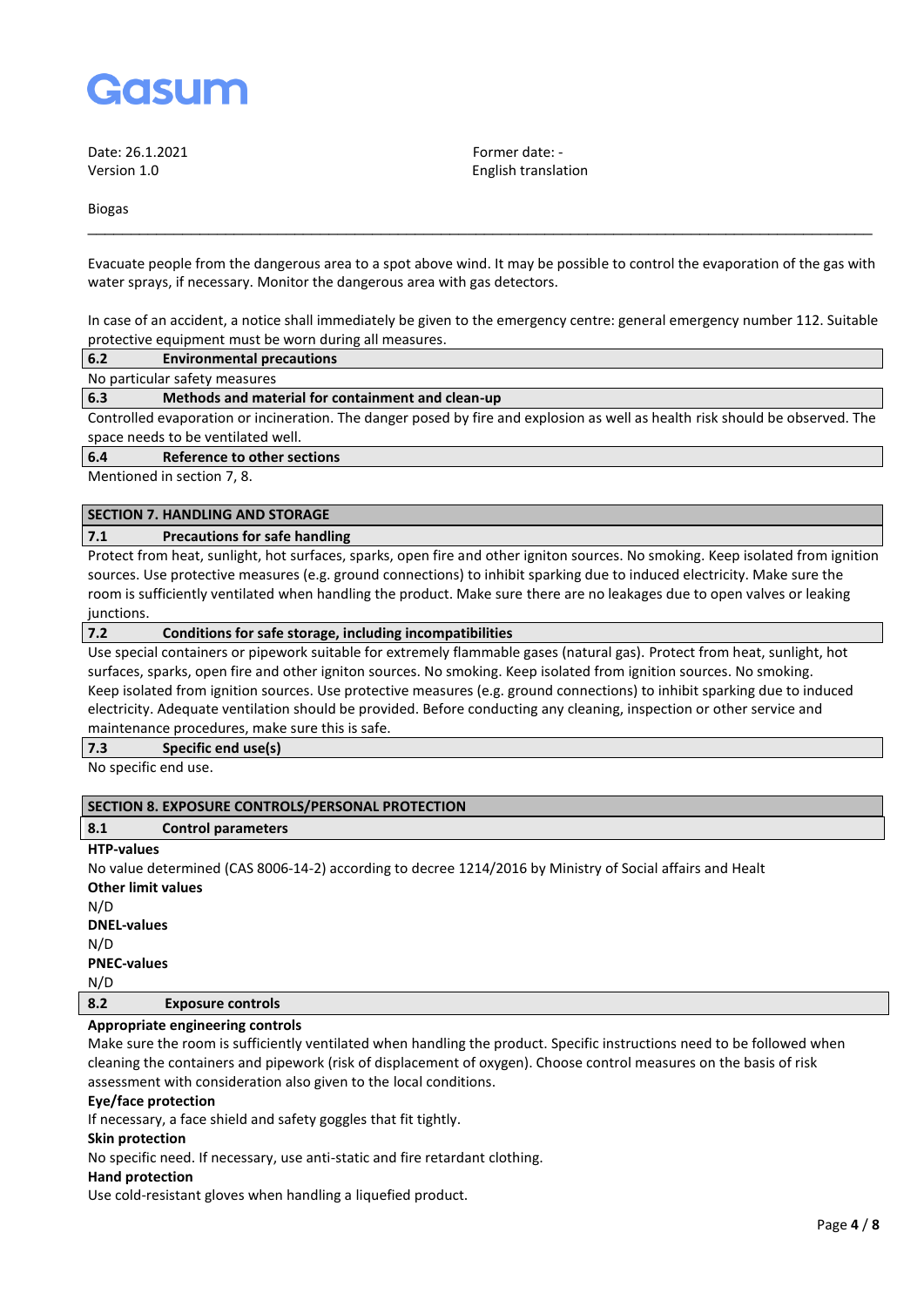

Biogas

English translation

\_\_\_\_\_\_\_\_\_\_\_\_\_\_\_\_\_\_\_\_\_\_\_\_\_\_\_\_\_\_\_\_\_\_\_\_\_\_\_\_\_\_\_\_\_\_\_\_\_\_\_\_\_\_\_\_\_\_\_\_\_\_\_\_\_\_\_\_\_\_\_\_\_\_\_\_\_\_\_\_\_\_\_\_\_\_\_\_\_\_\_

| <b>Respiratory protection</b>                                                                     |                                                     |
|---------------------------------------------------------------------------------------------------|-----------------------------------------------------|
| Use pressure pneumatic appliance                                                                  |                                                     |
| <b>Thermal dangers</b>                                                                            |                                                     |
| Use cold-resistant gloves when handling a liquefied product.                                      |                                                     |
| <b>Environmental exposure controls</b>                                                            |                                                     |
| No specific need.                                                                                 |                                                     |
| SECTION 9. PHYSICAL AND CHEMICAL PROPERTIES                                                       |                                                     |
| 9.1. Information on basic physical and chemical properties                                        |                                                     |
| Appearance                                                                                        | Colourless gas                                      |
| Odour                                                                                             | Weak hydrocarbon odour                              |
| <b>Odour threshold</b>                                                                            | N/D                                                 |
| pH                                                                                                | N/D                                                 |
| Melting point / freezing point                                                                    | - 182 °C (methane) (Melting point)                  |
| Initial boiling point and boiling range                                                           | - 162 °C (methane)                                  |
| <b>Flash point</b>                                                                                | - 188 °C (methane)                                  |
| <b>Evaporation rate</b>                                                                           | N/D                                                 |
| Flammability (solid, gas)                                                                         | N/D                                                 |
| Lower and upper explosive limit                                                                   | Lower: 5 til-% (flammability limit)                 |
|                                                                                                   | Upper: 15 til-% (flammability limit)                |
| Vapour pressure                                                                                   | c. 150 kPa (20 °C) (water = 2,3 kPa)                |
| <b>Vapour density</b>                                                                             | N/D                                                 |
| <b>Relative density</b>                                                                           | $0,56$ (air = 1)                                    |
| Solubility(ies)                                                                                   | Water solubility: poorly soluble (24 mg/l, methane) |
|                                                                                                   | Liposolubility (oil solvent, individualized): N/A   |
| Partition coefficient: n-octanol/water                                                            | N/D                                                 |
| <b>Auto-ignition temperature</b>                                                                  | 537 °C (methane)                                    |
| <b>Decomposition temperature</b>                                                                  | N/D                                                 |
| <b>Viscosity</b>                                                                                  | N/D                                                 |
| <b>Explosive properties</b>                                                                       | Methane together with air forms a                   |
|                                                                                                   | flammable/explosive mixture of air and gas. May     |
|                                                                                                   | explode if heated.                                  |
| <b>Oxidising properties</b>                                                                       | N/D                                                 |
| 9.2 Other information                                                                             |                                                     |
| Density of gas = $0.73$ kg/m3                                                                     |                                                     |
| Density of liquid at boiling temperature:: 0,42 kg/l (methane)                                    |                                                     |
| Henry's law constant = 0,6 atm·m3/mol 1 ppm = 0,67 mg/m3 (methane), 1 mg/m3 = 1,50 ppm (methane). |                                                     |
|                                                                                                   |                                                     |
| <b>SECTION 10. STABILITY AND REACTIVITY</b>                                                       |                                                     |
|                                                                                                   |                                                     |

**10.1 Reactivity** Not self-reactive.<br>10.2 Chem **10.2 Chemical stability**

Stable under normal conditions<br>10.3 Possibility of hazard **10.3 Possibility of hazardous reactions**

No hazardous reactions<br>10.4 **Conditions to Conditions** 

**10.4 Conditions to avoid**

|      |                        | Danger of ignition; avoid heat, sparks, sunlight and ignition sources. May form flammable mixtures together with air. |
|------|------------------------|-----------------------------------------------------------------------------------------------------------------------|
| 10.5 | Incompatible materials |                                                                                                                       |

| Water (may form solid hydrates under high pressure and at low temperature) |  |
|----------------------------------------------------------------------------|--|
|----------------------------------------------------------------------------|--|

**10.6 Hazardous decomposition products**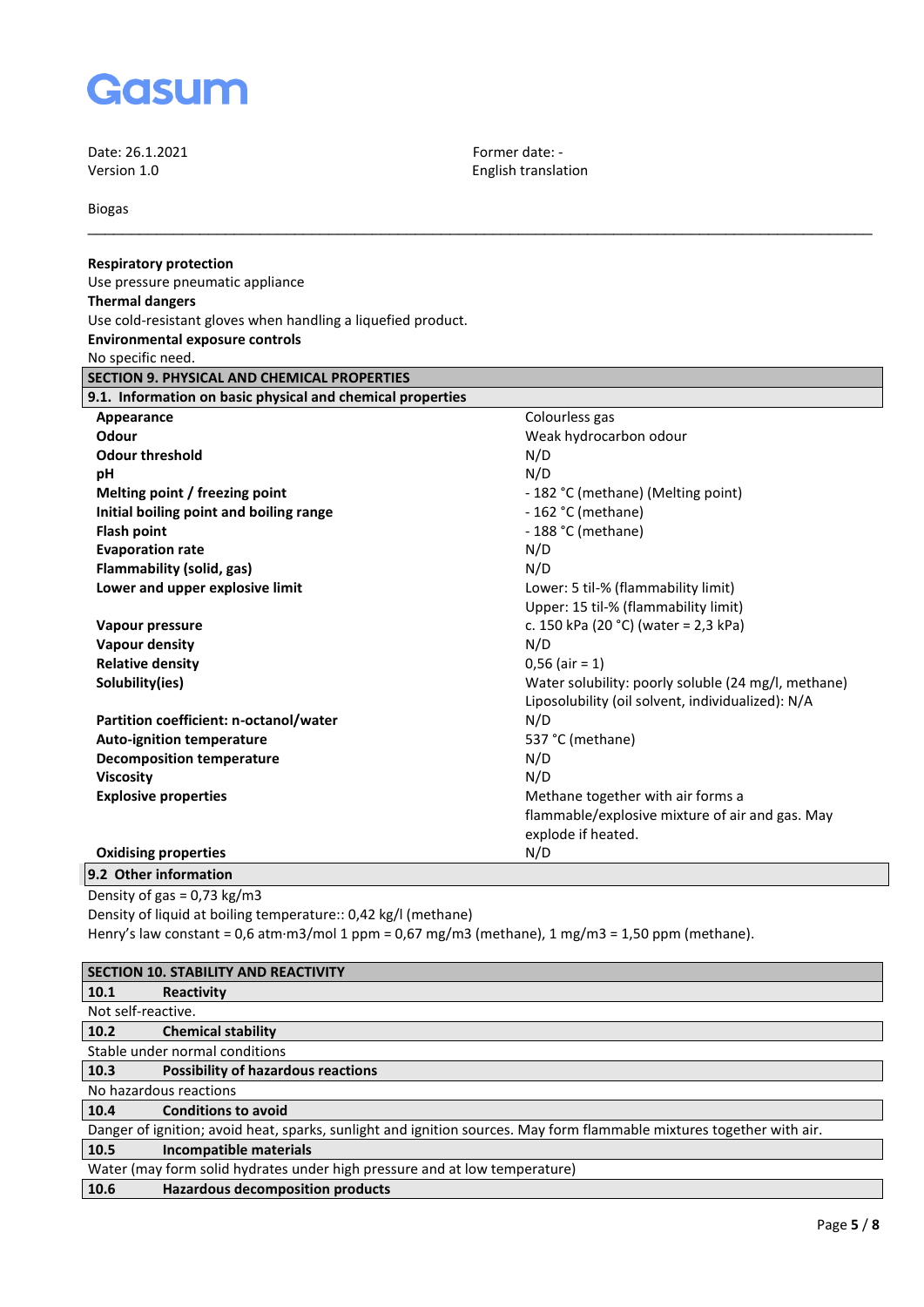

Biogas

Carbon monoxide

|      | SECTION 11. TOXICOLOGICAL INFORMATION                                                                       |
|------|-------------------------------------------------------------------------------------------------------------|
| 11.1 | Information on toxicological effects                                                                        |
|      | <b>Acute toxicity</b>                                                                                       |
|      | N/D                                                                                                         |
|      | Skin corrosion/irritation                                                                                   |
|      | The gas does not irritate skin.                                                                             |
|      | Serious eye damage/irritation                                                                               |
|      | The gas does not irritate eyes.                                                                             |
|      | Airways or skin sensitation                                                                                 |
|      | The gas does not irritate airways or skin.                                                                  |
|      | <b>Germ cell mutagenicity</b>                                                                               |
|      | N/D                                                                                                         |
|      | Carcinogenicity                                                                                             |
|      | N/D                                                                                                         |
|      | <b>Reproductive toxicity</b>                                                                                |
|      | N/D                                                                                                         |
|      | Specific target organ toxicity (STOT- single or repeated exposure)                                          |
|      | Large amounts of steam may cause unconsciousness. When the liquid evaporates quickly, it can cause freezing |
|      | injuries. Product ingredients may be absorbed in the body when aspirated.                                   |
|      | <b>Aspiration hazard</b>                                                                                    |
|      | N/D                                                                                                         |
|      | <b>Other information</b>                                                                                    |
|      | No other information concerning toxicity.                                                                   |
|      | <b>SECTION 12. ECOLOGICAL INFORMATION</b>                                                                   |
| 12.1 | <b>Toxicity</b>                                                                                             |
|      | Aquatic toxicity: Gaseous substance which dissolves sparsely to water.                                      |
|      | Toxicity to other organisms: N/D                                                                            |
| 12.2 | <b>Persistence and degradability</b>                                                                        |
|      | Extremely slow degradability by atmospheric chemistry (estimated half-life of methane is 220 days)          |
| 12.3 | <b>Bioaccumulative potential</b>                                                                            |
| N/D  |                                                                                                             |
| 12.4 | <b>Mobility in soil</b>                                                                                     |
|      | Liquefied product evaporates quickly into the air, where its degradability is extremely slow.               |
| 12.5 | <b>Results of PBT and vPvB assessment</b>                                                                   |
| N/D  |                                                                                                             |
| 12.6 | <b>Other adverse effects</b>                                                                                |
| N/D  |                                                                                                             |
|      | <b>SECTION 13. DISPOSAL CONSIDERATIONS</b>                                                                  |
|      |                                                                                                             |

English translation

\_\_\_\_\_\_\_\_\_\_\_\_\_\_\_\_\_\_\_\_\_\_\_\_\_\_\_\_\_\_\_\_\_\_\_\_\_\_\_\_\_\_\_\_\_\_\_\_\_\_\_\_\_\_\_\_\_\_\_\_\_\_\_\_\_\_\_\_\_\_\_\_\_\_\_\_\_\_\_\_\_\_\_\_\_\_\_\_\_\_\_

## **13.1 Waste treatment methods**

Incineration requires special treatment in accordance with the local regulations, due to the high pressure of the compressed gas.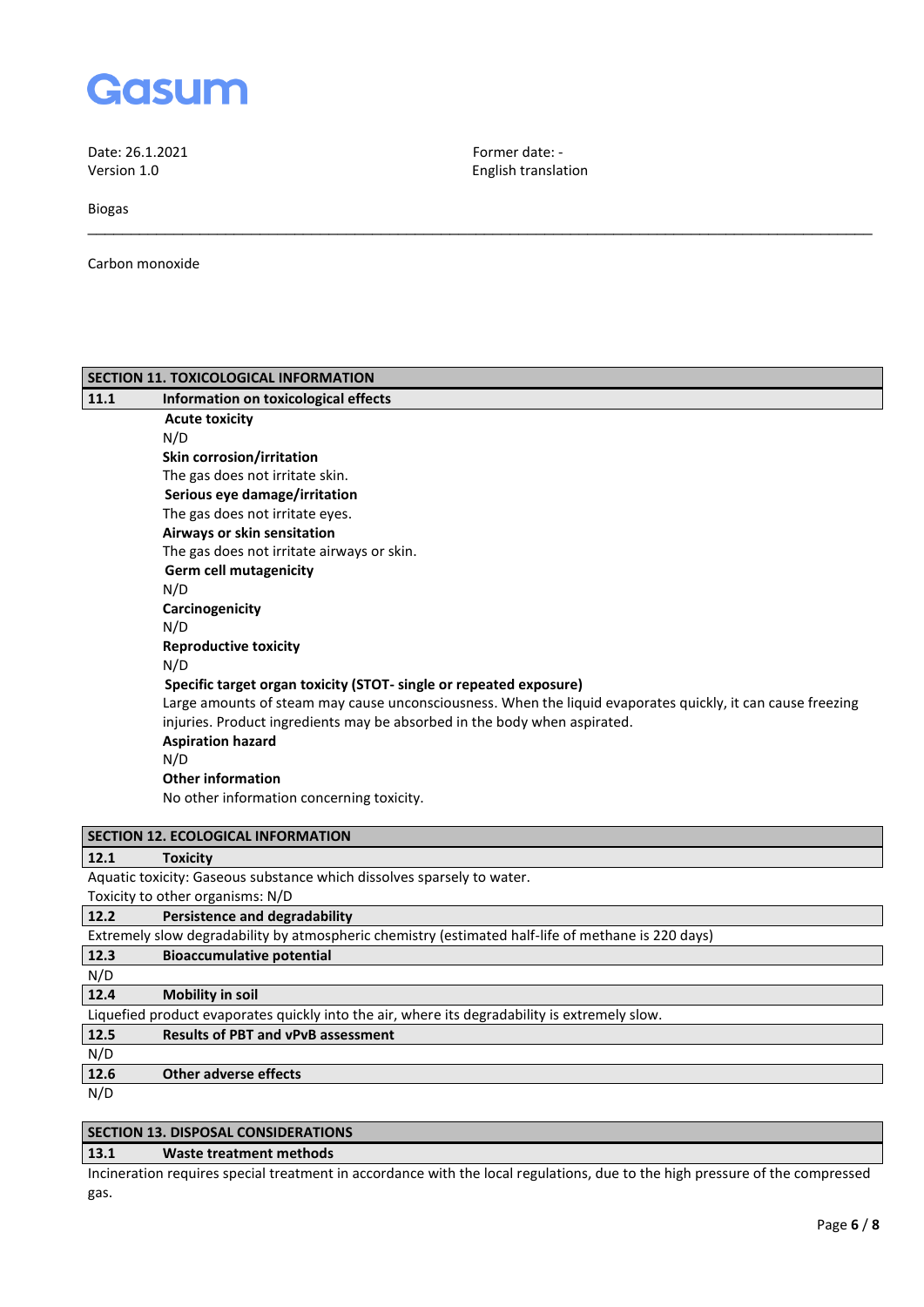

Date: 26.1.2021 Former date: -

Version 1.0 English translation

Biogas

| <b>SECTION 14. TRANSPORT INFORMATION</b>                                         |  |  |
|----------------------------------------------------------------------------------|--|--|
| <b>UN number</b><br>14.1                                                         |  |  |
| <b>UN 1971</b>                                                                   |  |  |
| 14.2<br>UN proper shipping name                                                  |  |  |
| UN 1971 NATURAL GAS, COMPRESSED, with high methane content                       |  |  |
| 14.3<br><b>Transport hazard class</b>                                            |  |  |
| Land transports                                                                  |  |  |
| Transport class: 2                                                               |  |  |
| Danger identification number: 23                                                 |  |  |
| ADR/RID hazardous material label 2.1                                             |  |  |
| Sea transport                                                                    |  |  |
| IMDG class: 2.1                                                                  |  |  |
| Air transport                                                                    |  |  |
| Not transported by air                                                           |  |  |
| 14.4<br>Packing group                                                            |  |  |
| 2.1 F P200 package, packaging group number 1F                                    |  |  |
| <b>Environmental hazards</b><br>14.5                                             |  |  |
| No specific environmental hazards                                                |  |  |
| <b>Special precautions for user</b><br>14.6                                      |  |  |
| Mentioned in section $7 - 8$                                                     |  |  |
| 14.7<br>Transport in bulk according to Annex II of MARPOL 73/78 and the IBC Code |  |  |
| No specific statements.                                                          |  |  |

\_\_\_\_\_\_\_\_\_\_\_\_\_\_\_\_\_\_\_\_\_\_\_\_\_\_\_\_\_\_\_\_\_\_\_\_\_\_\_\_\_\_\_\_\_\_\_\_\_\_\_\_\_\_\_\_\_\_\_\_\_\_\_\_\_\_\_\_\_\_\_\_\_\_\_\_\_\_\_\_\_\_\_\_\_\_\_\_\_\_\_

## **SECTION 15. REGULATORY INFORMATION**

## **15.1 Safety, health and environmental regulations/legislation specific for the substance or mixture**

Exhaustive legislation for natural gas pipework and gas appliances has been drawn up in Finland. The most central of all regulations is the government decree on the safe handling of natural gas (551/2009), which is based on the Act on Safe Handling and Storage of Dangerous Chemicals and Explosives (390/2005).

Council Directive 89/391/EEC on the introduction of measures to encourage improvements in the safety and health of workers at work Directive 89/686/EEC on personal protective equipment Directive 94/9/EC on equipment and protective systems intended for use in potentially explosive atmospheres (ATEX) Only products that comply with the food regulations (EC) No. 1333/2008 and (EU) No. 231/2012 and are labelled as such may be used as food additives. This Safety Data Sheet has been produced to comply with Regulation (EU) 2015/830.

Seveso III-directive (2012/18/EU) applies to natural gas.

#### **15.2 Chemical Safety Assessment**

A chemical safety assessment has not been performed.

# **SECTION 16. OTHER INFORMATION**

# **Indication of changes**

Removed 67/548/ETY classifications, new form overlay and revised the hazard statements.

#### **Explanations of abbreviations**

| DNFI       | The derived no-effect level  |
|------------|------------------------------|
| <b>HTP</b> | Harmful known concentrations |